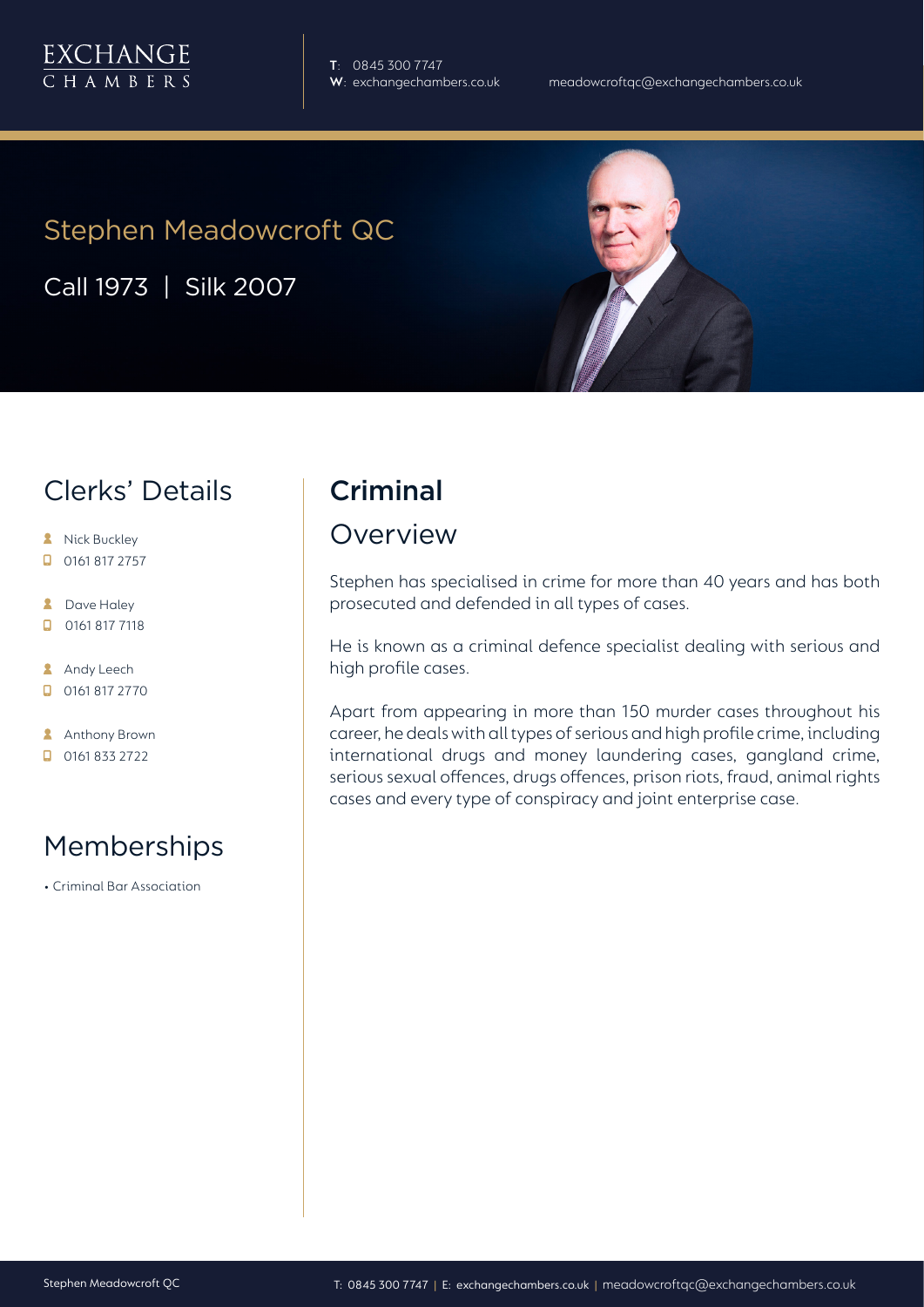

# Recommendations

"Stephen has specialised in crime for over 30 years, prosecuting and defending all manner of serious criminal cases." **The Legal 500 2022**

"His powers of analysis and persuasion are staggering." **The Legal 500, 2021**

"His powers of analysis and persuasion are staggering." **The Legal 500, 2020** 

"A brilliant jury advocate." **The Legal 500, 2018/19**

"He combines outstanding legal skills with great client rapport." **The Legal 500, 2017**

"Recommended for his expertise in public order cases." **The Legal 500, 2016**

Stephen Meadowcroft "is popular with the junior Bar. "He is the one we all try to have as a leader," said one advocate. "We all aspire to be like him. He's wonderful and has a way of making the most difficult case sound reasonable in court." **Chambers UK.**

"Magnificent, even in the most difficult cases – his work covers all aspects of serious crime." **Chambers UK.**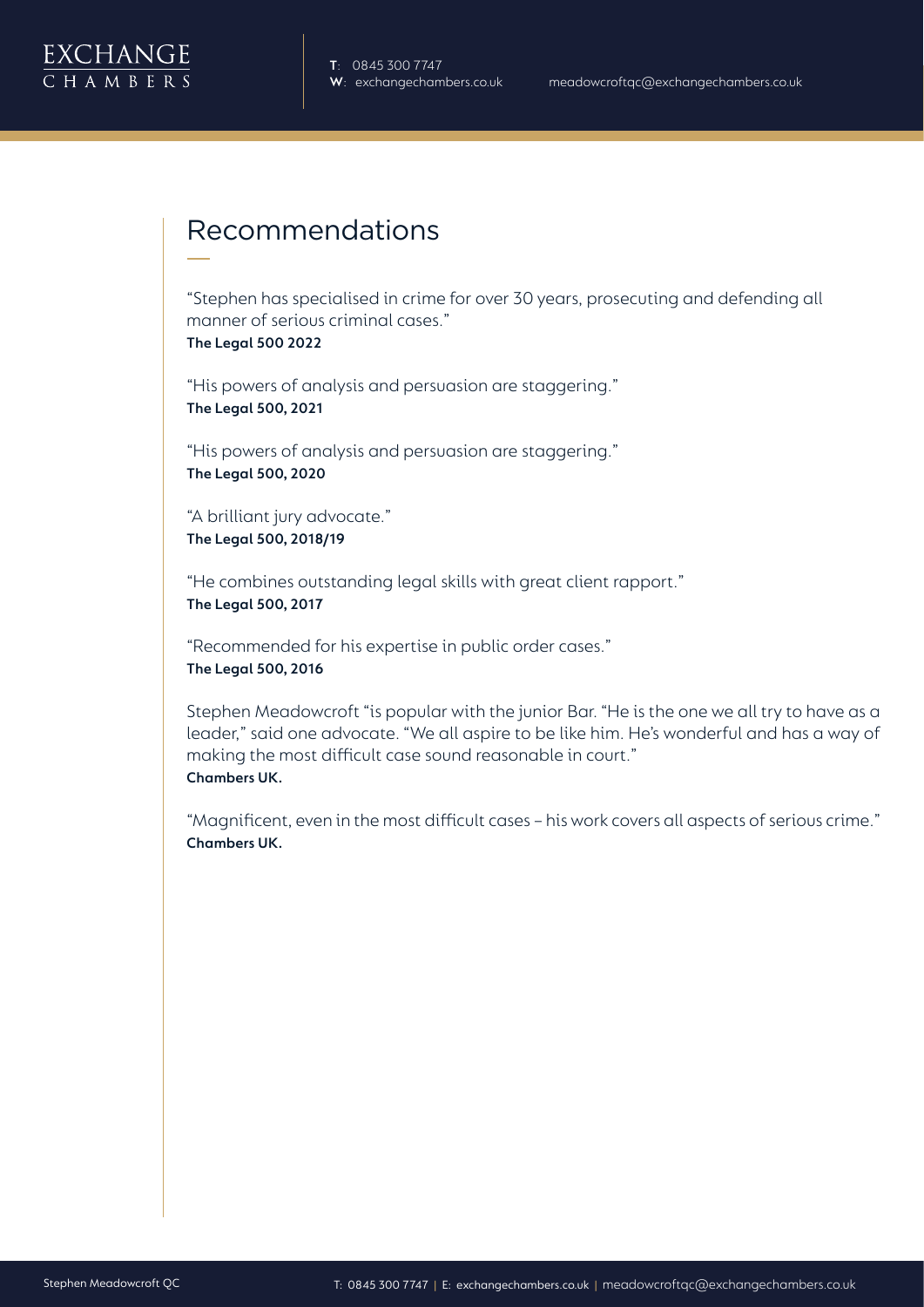

# Cases

Examples of high profile cases representing the Defence conducted by this Queens Counsel.

*R v J & others (Manchester Crown Court)* – Conspiracy to Murder. This was an organised revenge attack following the assassination of a well known underworld figure named Massey, who was shot to death outside his front door. The revenge attack resulted in a woman and child being shot as they opened their front door. All the other defendants charged were convicted of all charges, whereas this Defendant was acquitted of all charges. (Verdict – Not Guilty)

*R v H & others (Manchester Crown Court)* - Conspiracy to Murder. This was a highly organised and professional gangland assassination. The victim was tracked with an electronic tracker and then shot in a pub car park before eventually being found dead outside the door of a local police station. This case is said to have had more digital and telephone evidence than any previous case in Britain. All the Defendants were convicted except one, who was said to be an organiser. (Verdict – Not Guilty)

*R v C (Preston Crown Court)* – Conspiracy to Murder involving a Gangland Shooting in which a close friend of the Defendant conducted a cut throat defence. (Verdict – Not Guilty)

*R v D (Manchester Crown Court)* – Murder – Woman accused of Murdering her husband with a defence of "Battered Wife Syndrome" – evidence eventually accepted and plea to Manslaughter accepted.

*R v W (Manchester Crown Court)* – Murder – Two men were accused of murdering a disabled man after forcibly entering his flat and carrying out a sustained and violent attack, which left blood splashed over the walls, floor and ceiling of several rooms. Their footprints were found in blood inside the flat. They were both seen leaving the flat and were then caught on CCTV attempting to sell items that had been stolen. At the trial the other Defendant blamed W for murdering the victim. The other Defendant was convicted but W was acquitted. (Verdict – Not Guilty)

*R v B (Stafford Crown Court)* – Murder – Represented a man who was originally convicted of a Section 18 offence of wounding a 91-year old woman. He viciously attacked her during a burglary – the woman remained in a coma for 3 years and subsequently died after which the Defendant was charged with Murder – the Defence forwarded legal arguments at the end of the Prosecution case. (The Trial Judge ordered Not Guilty Verdicts)

*R v K (Manchester Crown Court)* – Murder – resulting from an arranged fight between two rival gangs in Blackburn, where the victim was stabbed to death. (Verdict - Not Guilty)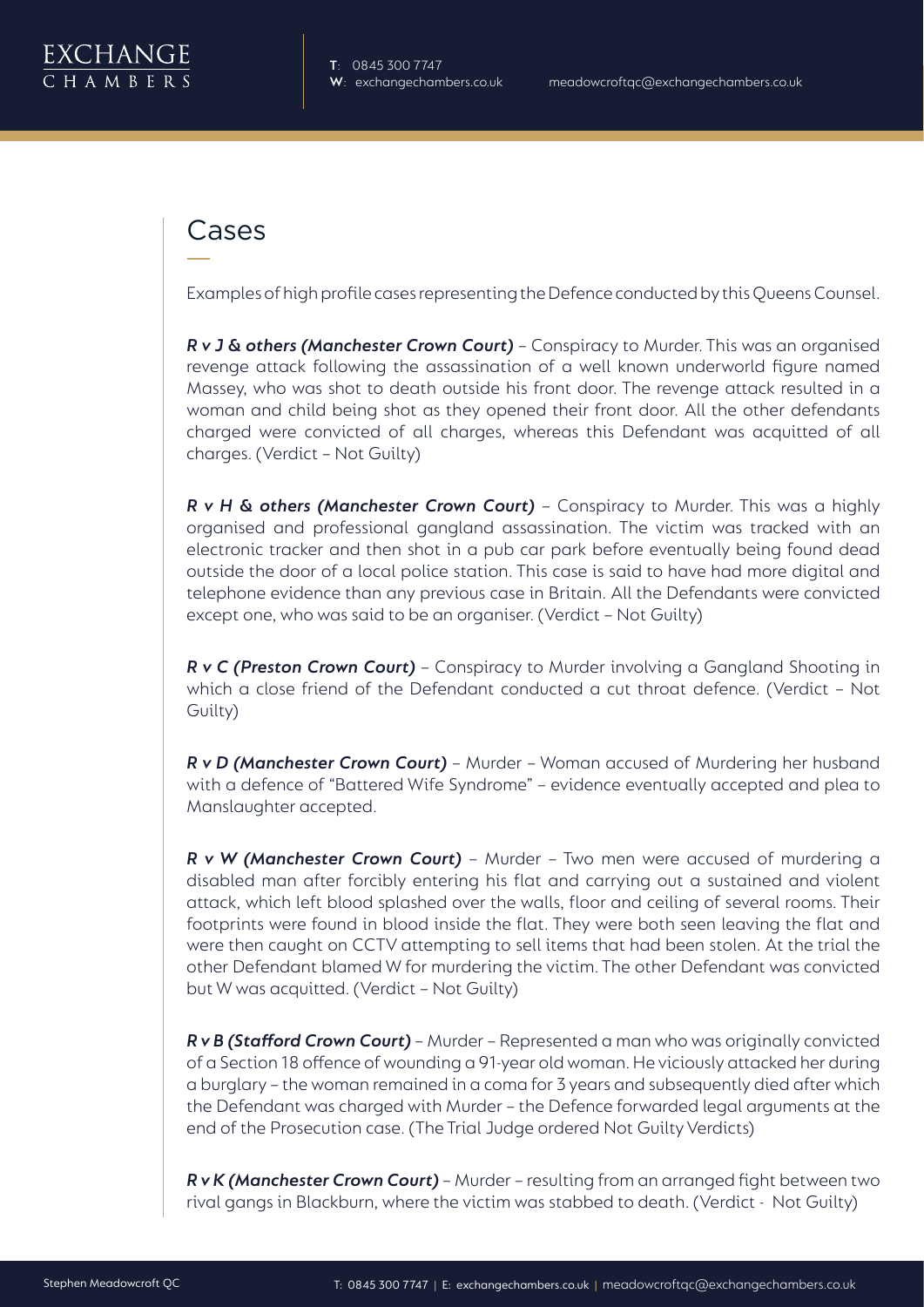

*R v S (Manchester Crown Court)* – Murder – of a middle-aged man by a youth with a baseball bat – Prosecution accepted a plea to Manslaughter after negotiations.

*R v B (Warwick Crown Court)* – Murder – Serious gangland attack. (Verdict - Not Guilty)

*R v A (Sheffield Crown Court)* – Gangland Murder by a Professional Assassin – represented the alleged organiser of the Murder a man said to be the most notorious gang leader in the North East of England (Verdict - Not Guilty)

**R v D (Preston Crown Court)** - Murder, where the victim was kidnapped and the body was never found. During the trial the Prosecution obtained further evidence that put the Defendant at the scene of the murder. After negotiations, the Prosecution agreed to accept a plea to Manslaughter on a limited basis.

*R v H (Manchester Crown Court)* – Murder – This was a murder of a man outside a night club in Radcliffe, which involved a number of doormen. The whole scene was covered by CCTV and we established that the defendant appeared to have left the scene just before the murderous attack took place. ( Verdict – Not Guilty)

*R v F (Manchester Crown Court)* – Gangland Attempted Murder. (Verdict – Not Guilty of Attempted Murder but Guilty of Possession of a Firearm)

*R v L (Manchester Crown Court)* – Gang related Murder of a man in a Rochdale nightclub. The Prosecution evidence was based on CCTV evidence of the murder. (Verdict – Not Guilty)

*R v X (Manchester Crown Court)* – Major international drugs conspiracy. This Defendant was said to be the main importer of Class A Drugs into the North of England. Large quantities of drugs were found by the police, couriers were arrested and there was telephone contact between the couriers and the Defendant at all relevant times. (Verdict – Not Guilty)

*R v M* - Multi-million pound international money laundering case related to gangland drugs conspiracies.

*R v T (Manchester Crown Court)* – Conspiracies to carry out a series of Armed Robberies, including banks and cash in transit in different parts of the country. Following a long police surveillance operation the Defendant and others were arrested, at night, outside a supermarket, where one of the men was fatally shot by the police. (Verdicts – Not Guilty on all counts)

*R v B (Manchester Crown Court)* – Murder of a homeless man under the railway arches near to Salford Railway Station. The victim was battered to death with various weapons, including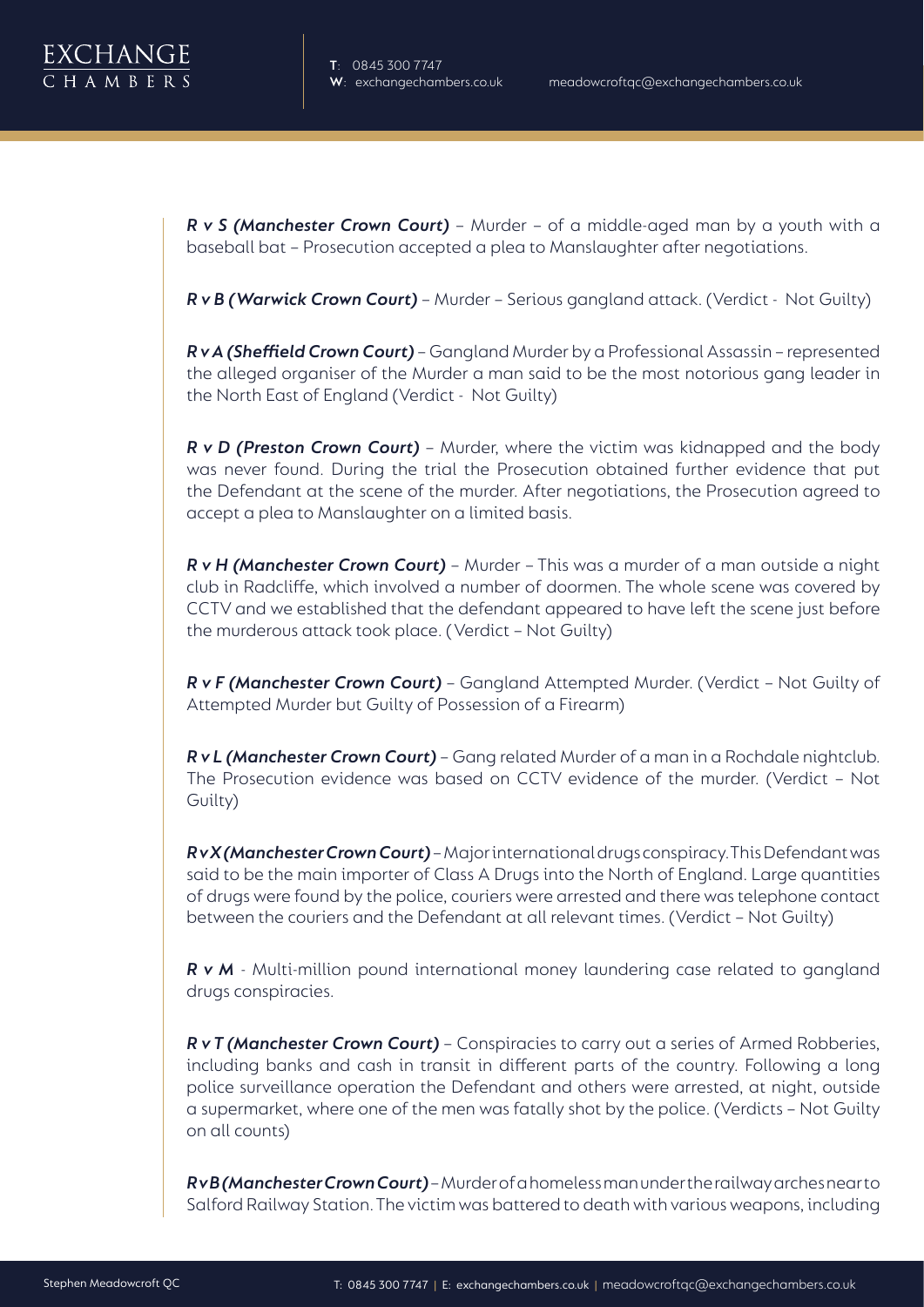

clubs and a hammer and was said to have been tortured for several hours before being set on fire. Those responsible were said to have been under the influence of a drug named Spice.

*R v S (Manchester Crown Court)* – The charge was Attempted Murder, Kidnap and firearms offences. (Verdict – Not Guilty of Attempted Murder)

*R v B (Manchester Crown Court)* – Murder – The Prosecution accepted a plea to Manslaughter.

*R v C (Liverpool Crown Court)* – This was a Murder trial involving several defendants. The Defence QC fell ill after several weeks of trial. The trial judge requested that this QC took over the conduct of the trial at a critical stage and allowed only two days for preparation.

*R v W (Preston Crown Court)* – Gangland Murder on the streets of Preston using an axe and a sword. The Defendants fell out in the dock after they started blaming one another. This ended in a savage fight taking place and several Prison Officers were needed to bring the Defendants under control and remove them from court. All this violence was witnessed by the jury and all the Defendants were convicted.

*R v M (Manchester Crown Court)* – Murder – A teenage boy savagely attacked and murdered a 2-year old girl whilst acting as a babysitter.

*R v G (Chester Crown Court)* – Murder – Defendant who was part of a gang who kicked a man to death outside his home after he complained about the noise that they were making.

*R v T (Liverpool Crown Court)* – Multi-million pound international Drugs and Gun running Conspiracy. This case was said to the largest drugs conspiracy ever to come before the courts in the north of England.

*R v K (Manchester Crown Court)* – Gangland Murder Conspiracy – Represented the purported organiser of the Conspiracy.

*R v I (Manchester Crown Court)* – Murder in a public street in Shudehill, Manchester. The victim was a total stranger. The murder was captured on CCTV.

*R v P (Manchester Crown Court)* – Murder – The defendant killed of fellow inmate whilst in prison – The Prosecution accepted a Guilty Plea to Manslaughter.

*R v S (Manchester Crown Court)* – Murder; teenage boy with psychiatric problems stabbed another youth to death believing that his mother was in danger; he Pleaded Guilty on a limited basis.